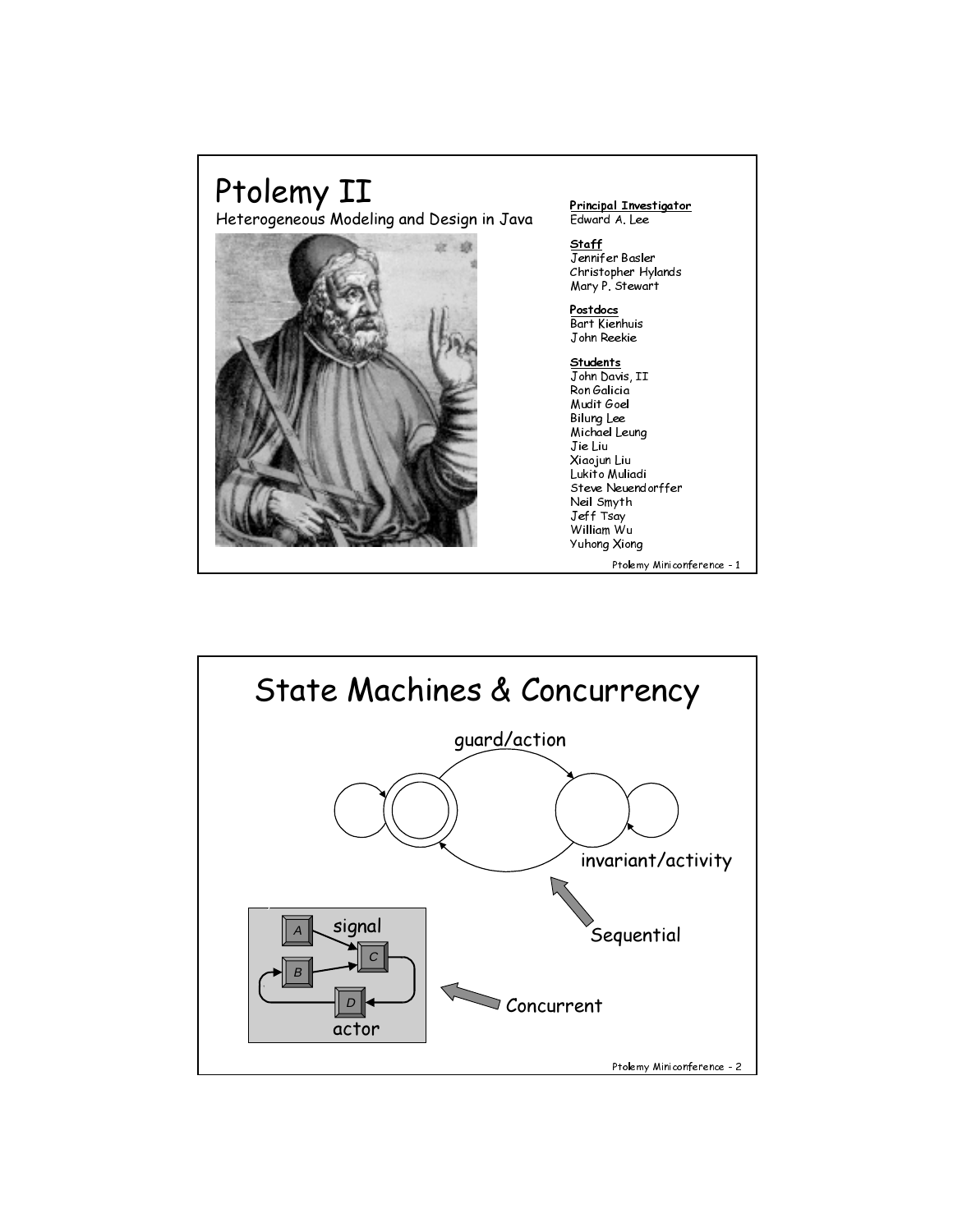

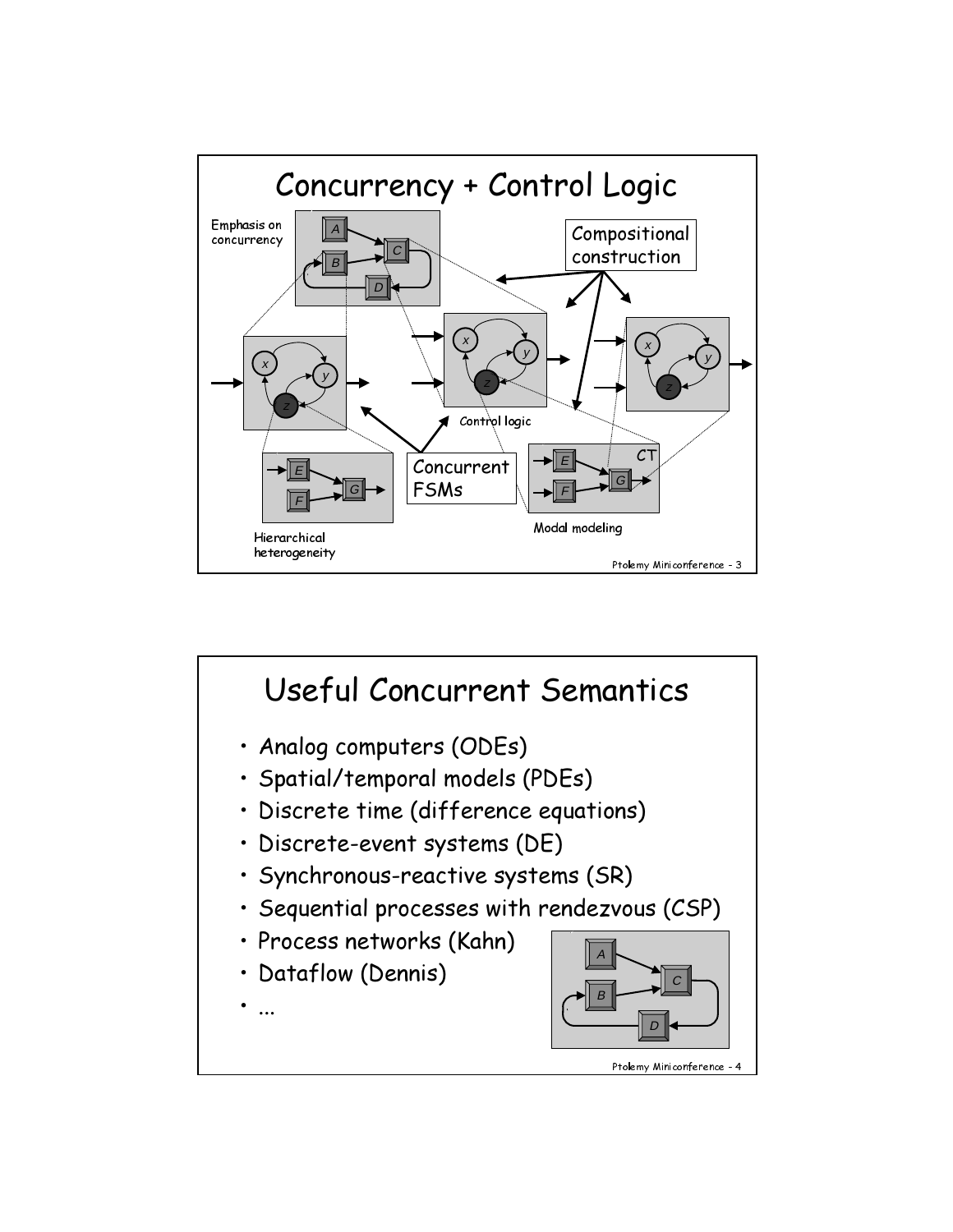

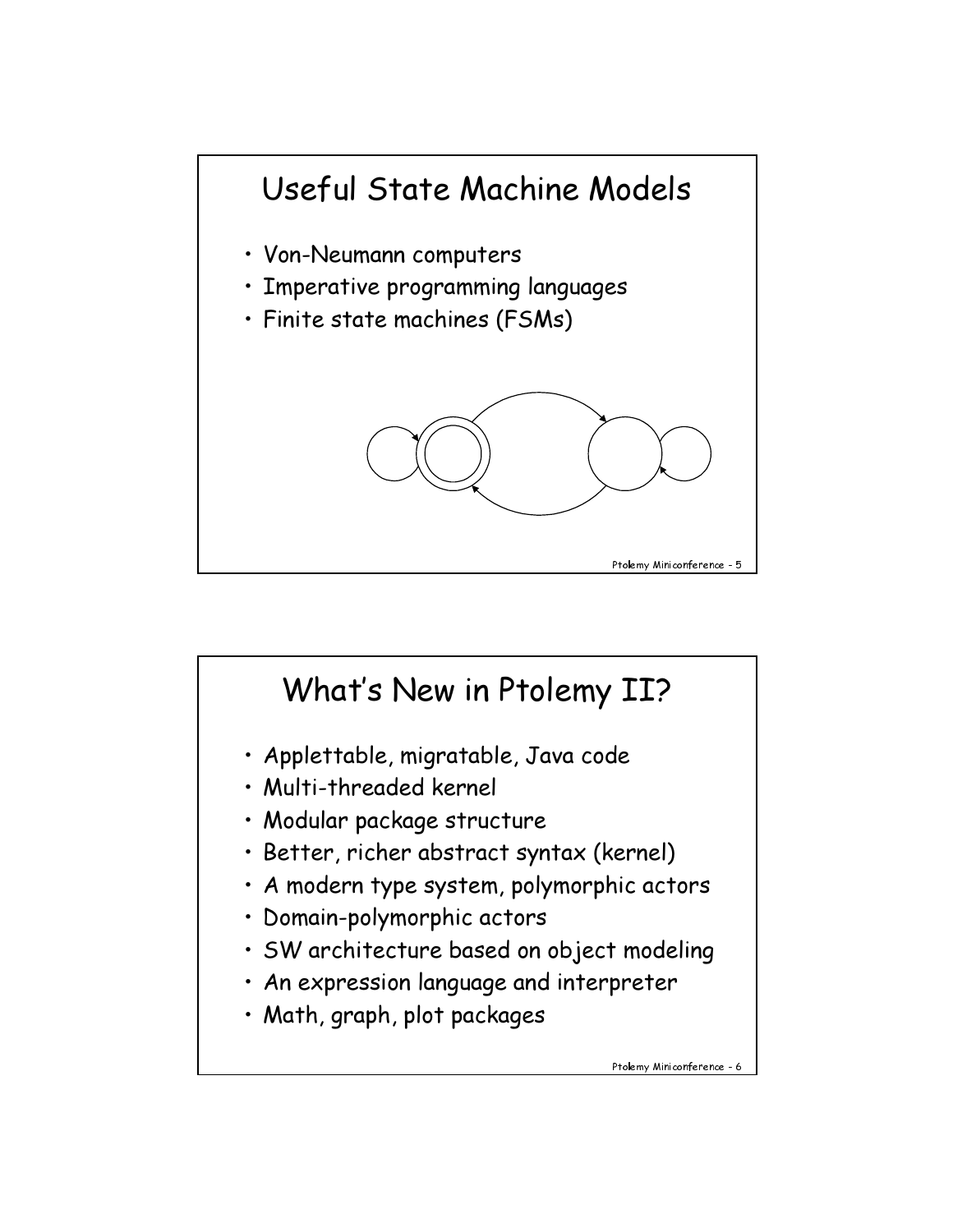

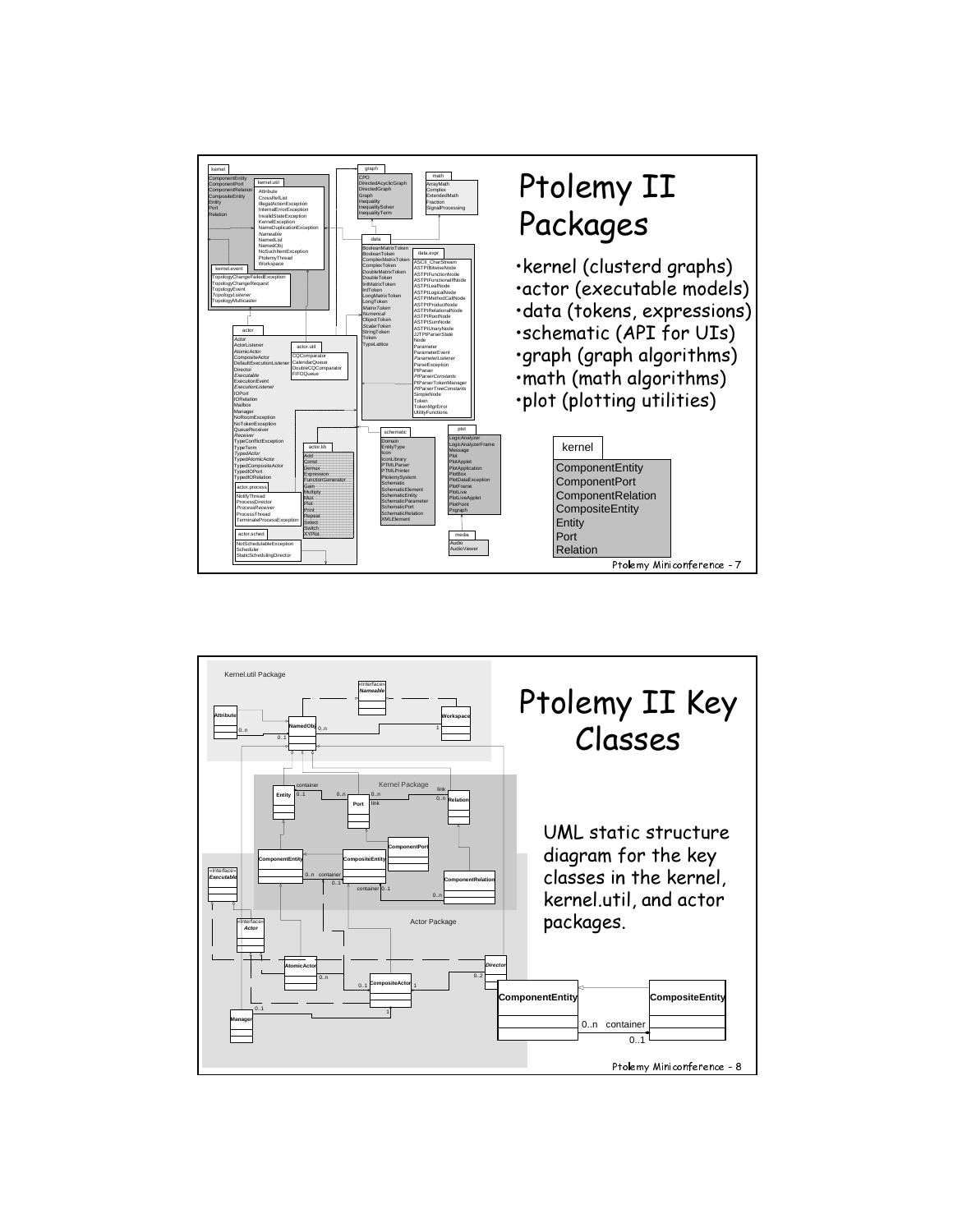

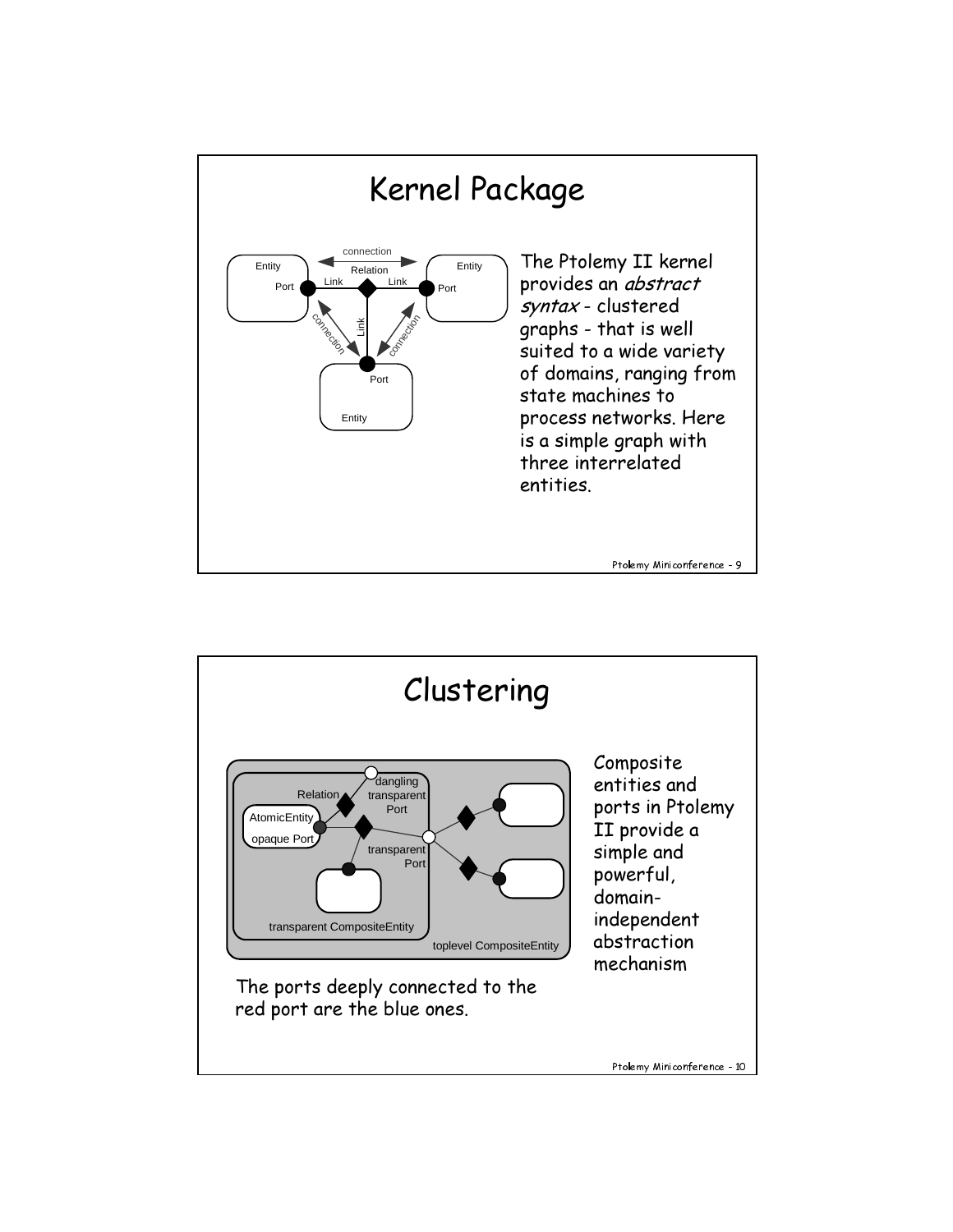

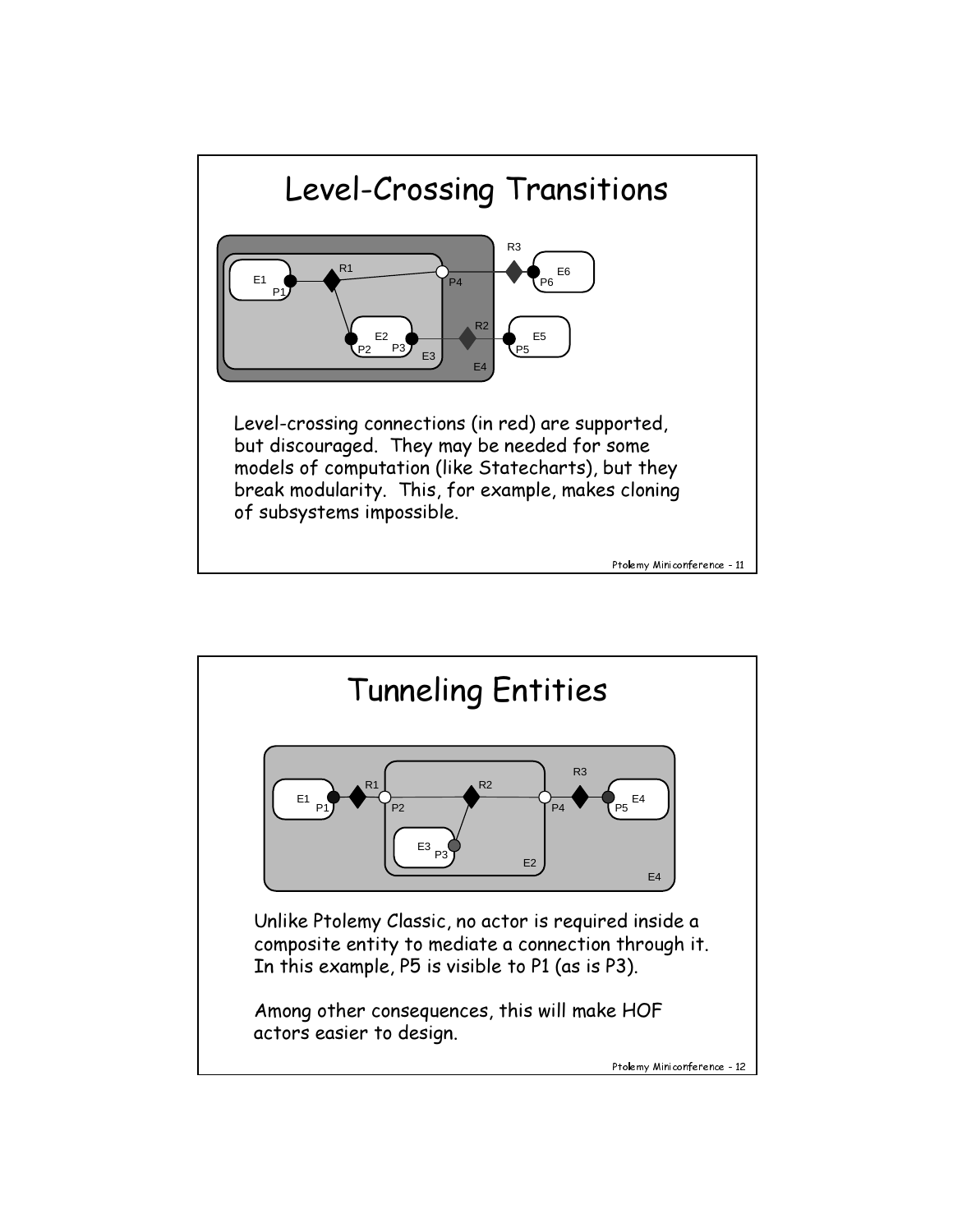## Ptolemy Miniconference - 13 Mutations The kernel.event package provides support for · Queueing requests for topology changes · Processing requests for topology changes · Registering listeners • Notifying listeners of changes Thus, models with dynamically changing topologies are cleanly supported, and the director in each domain can control when mutations are implemented.

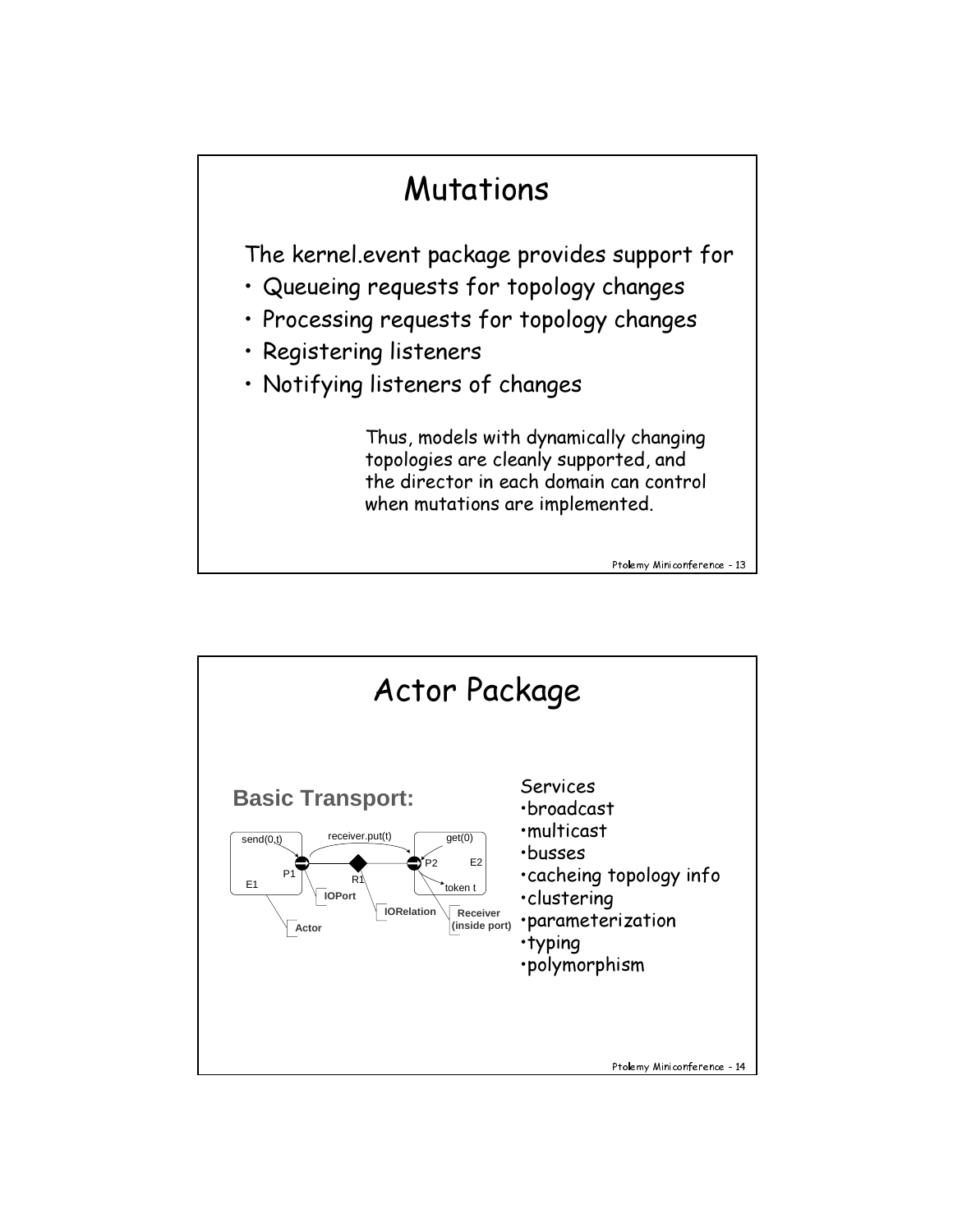

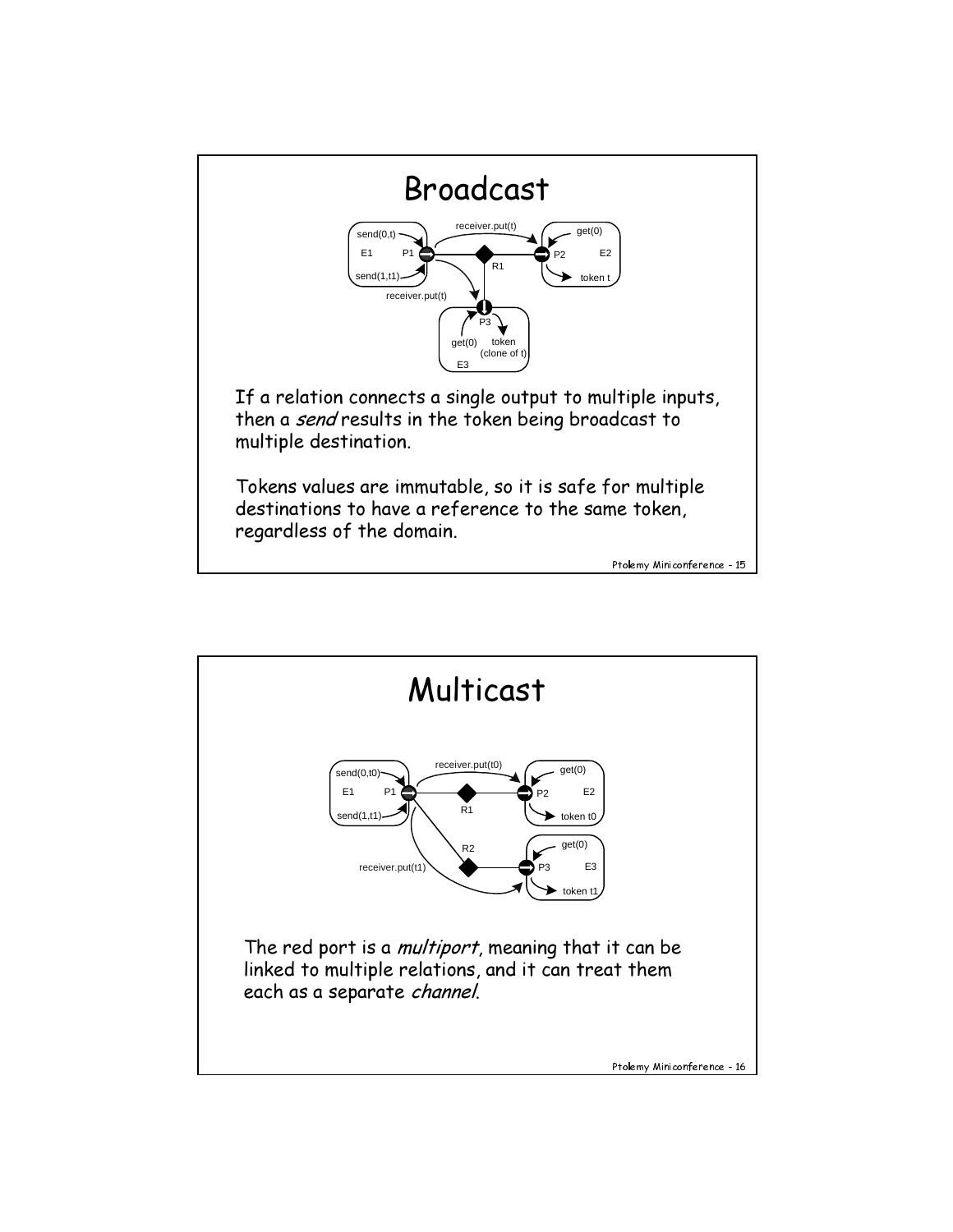

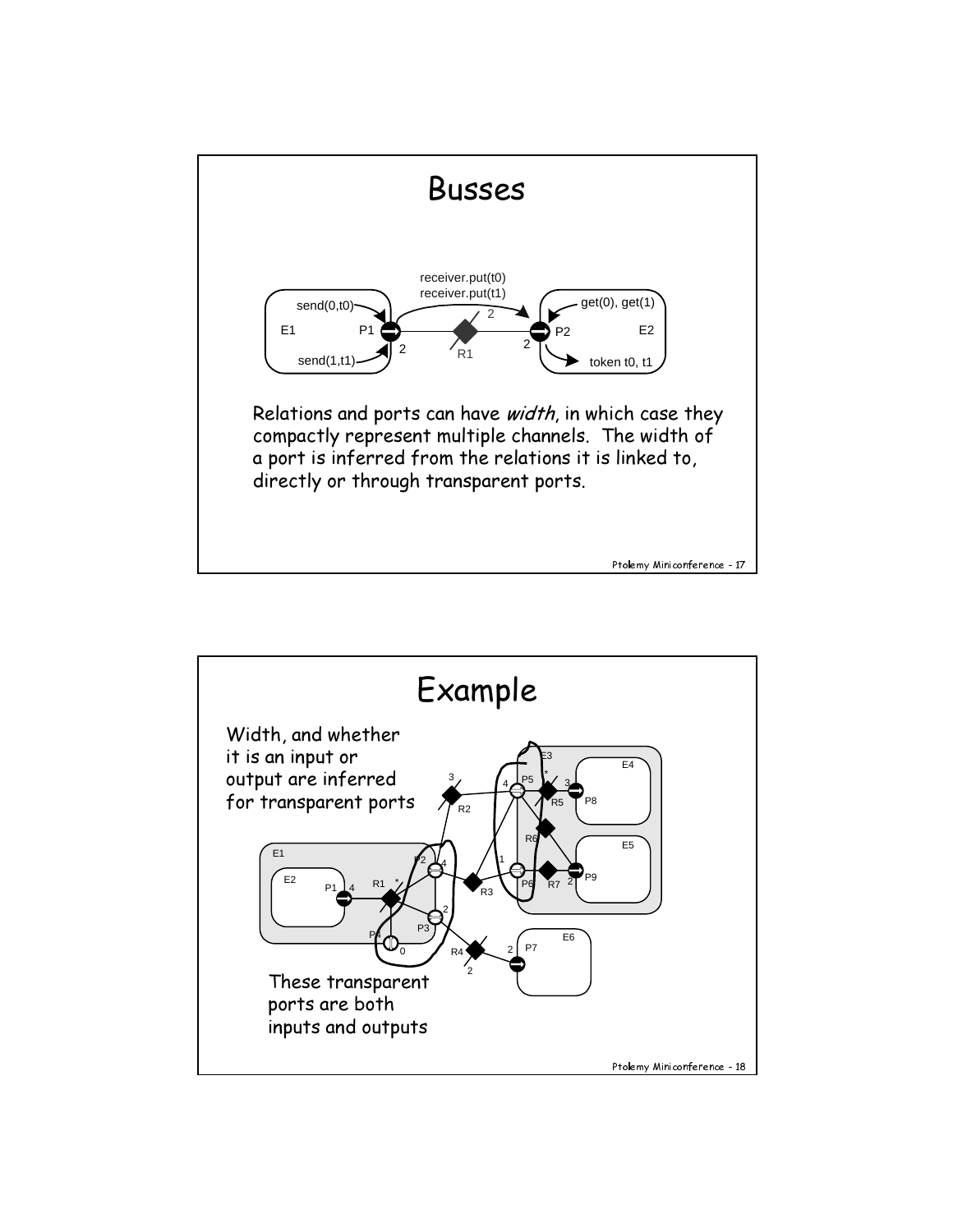

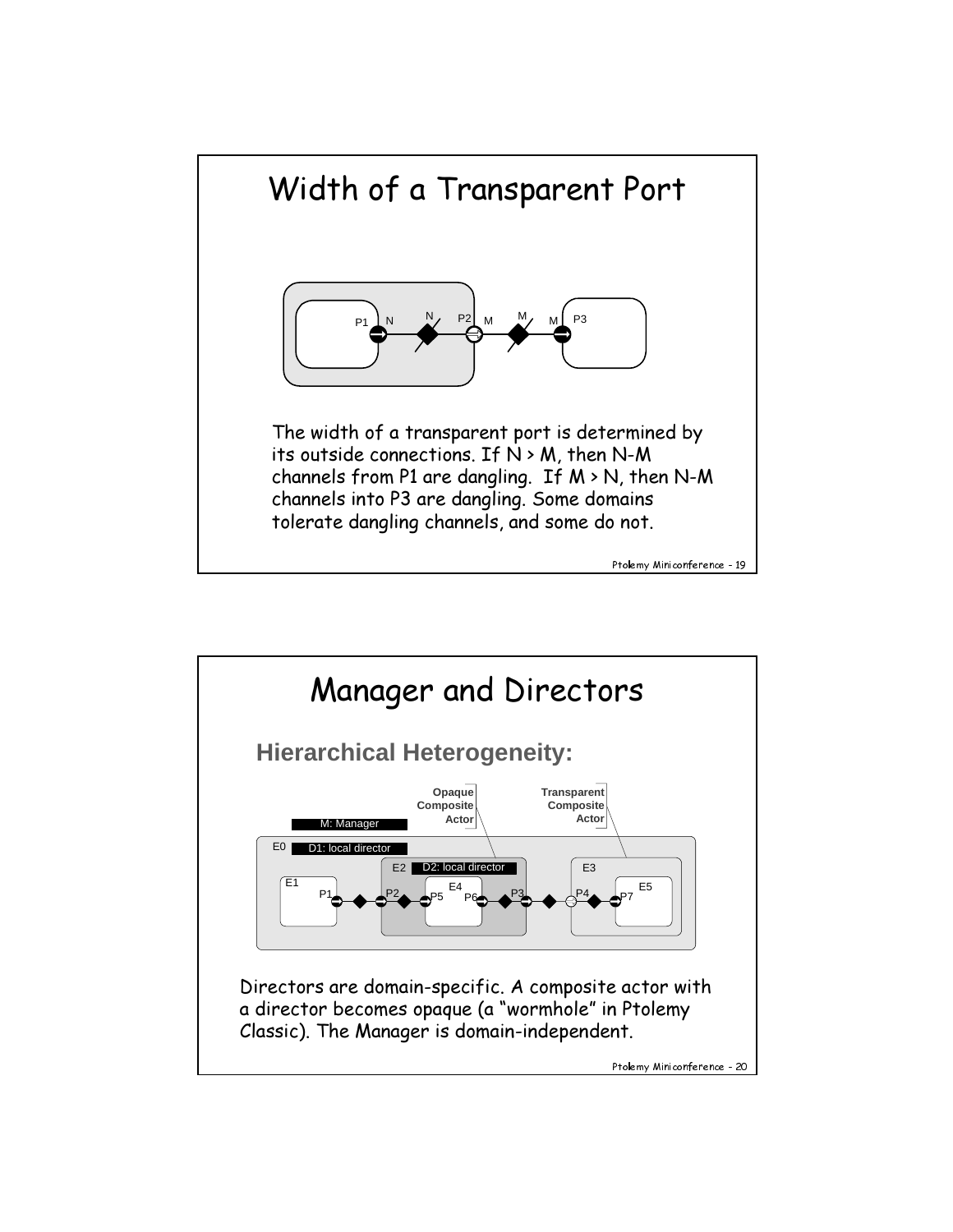

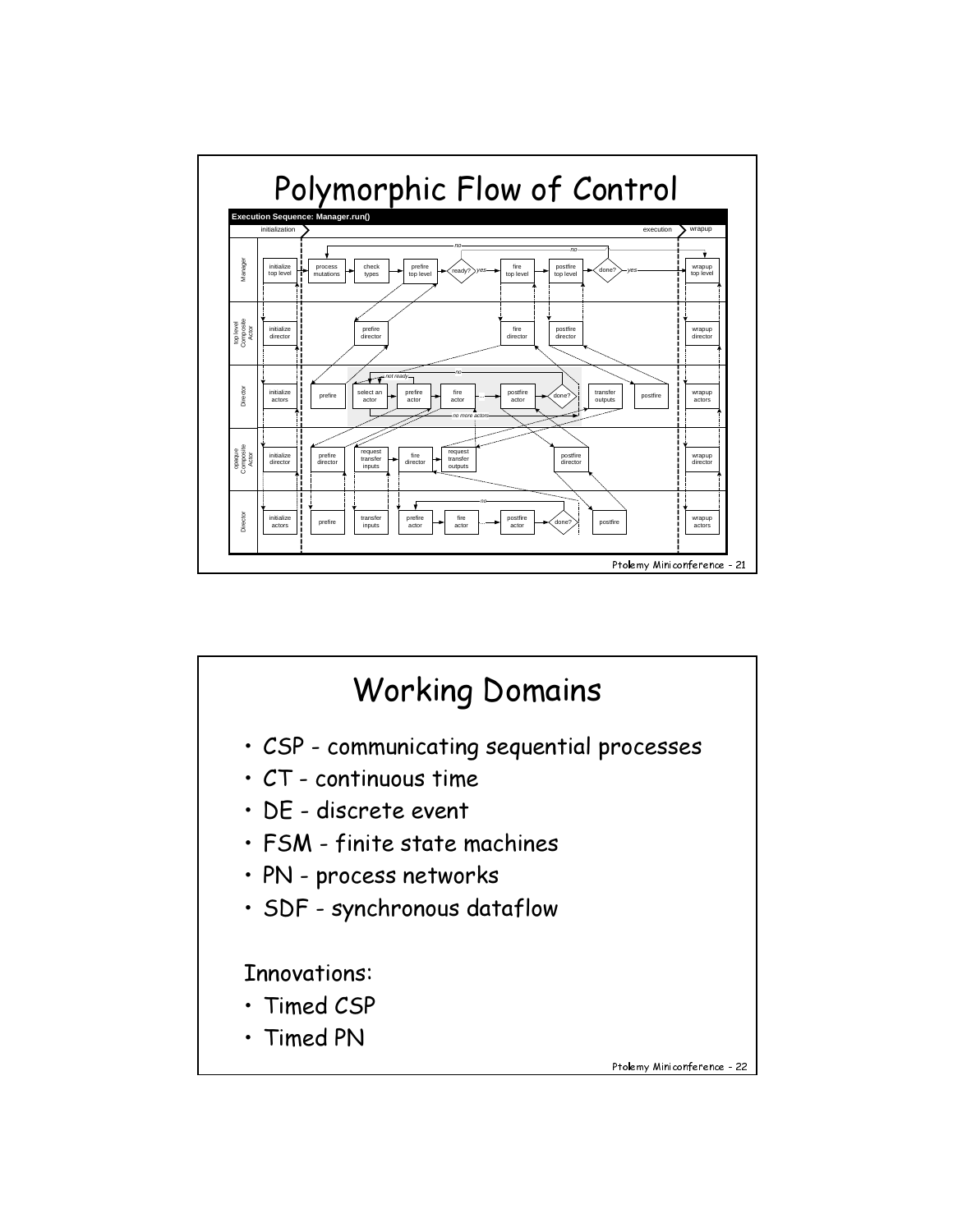

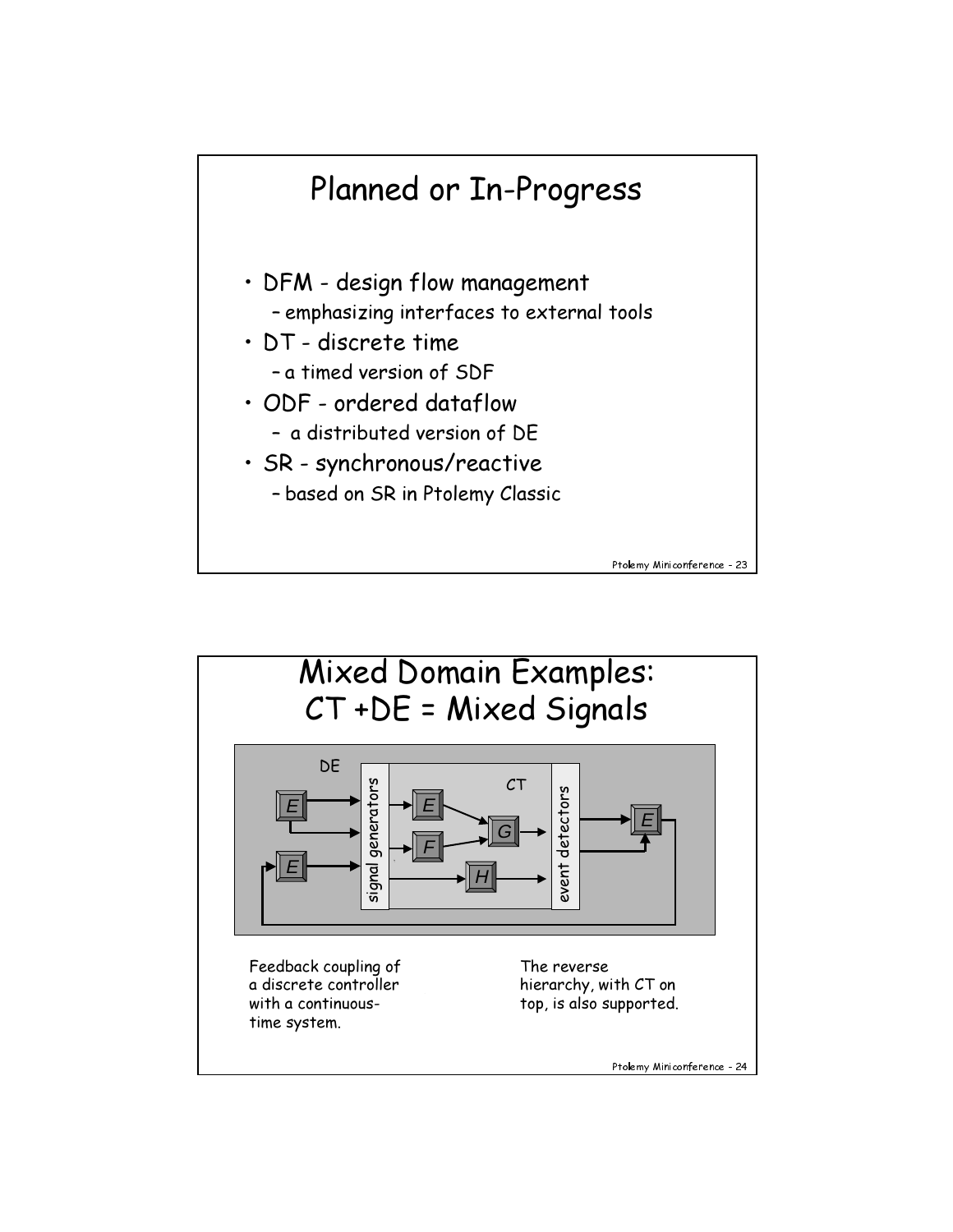

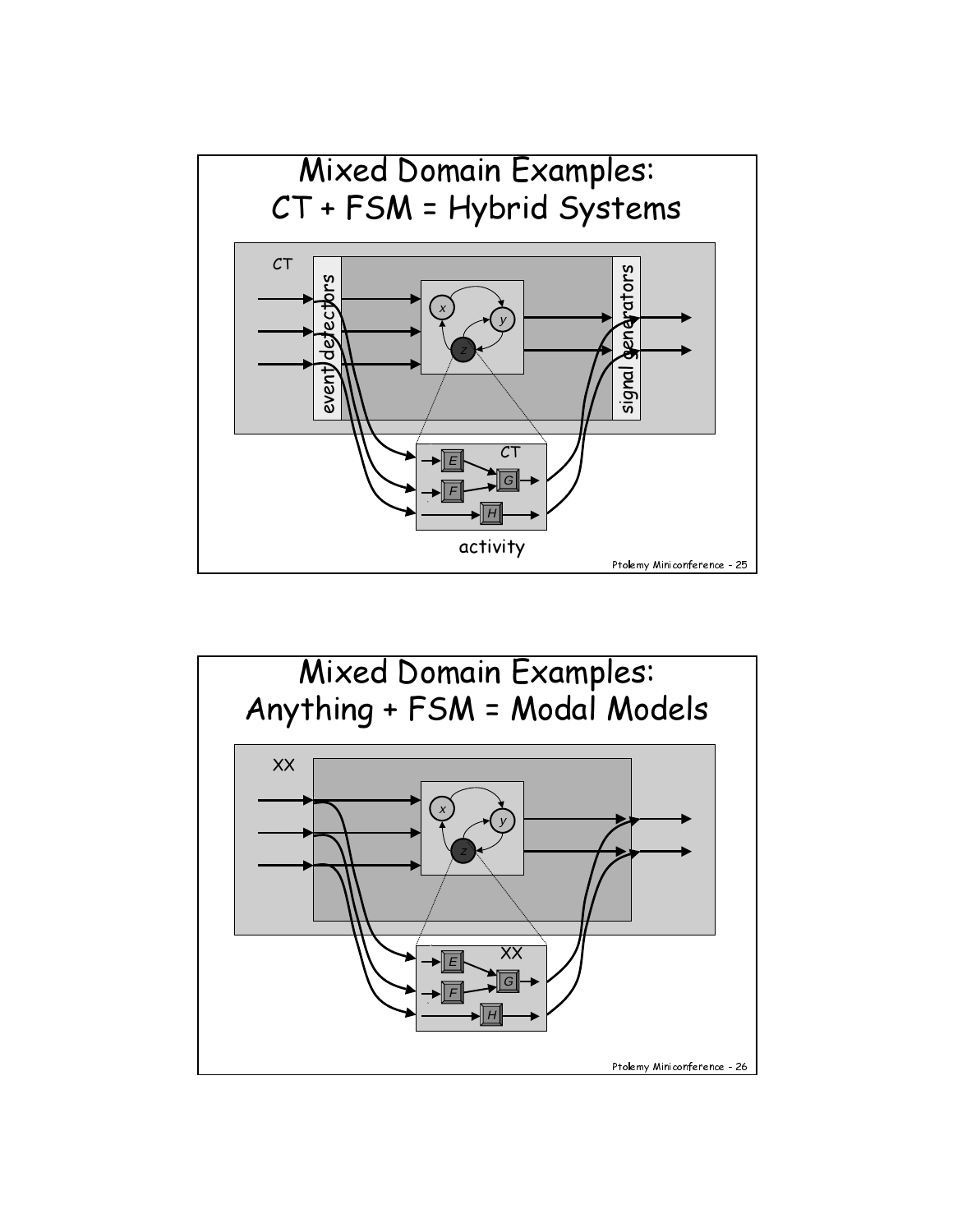

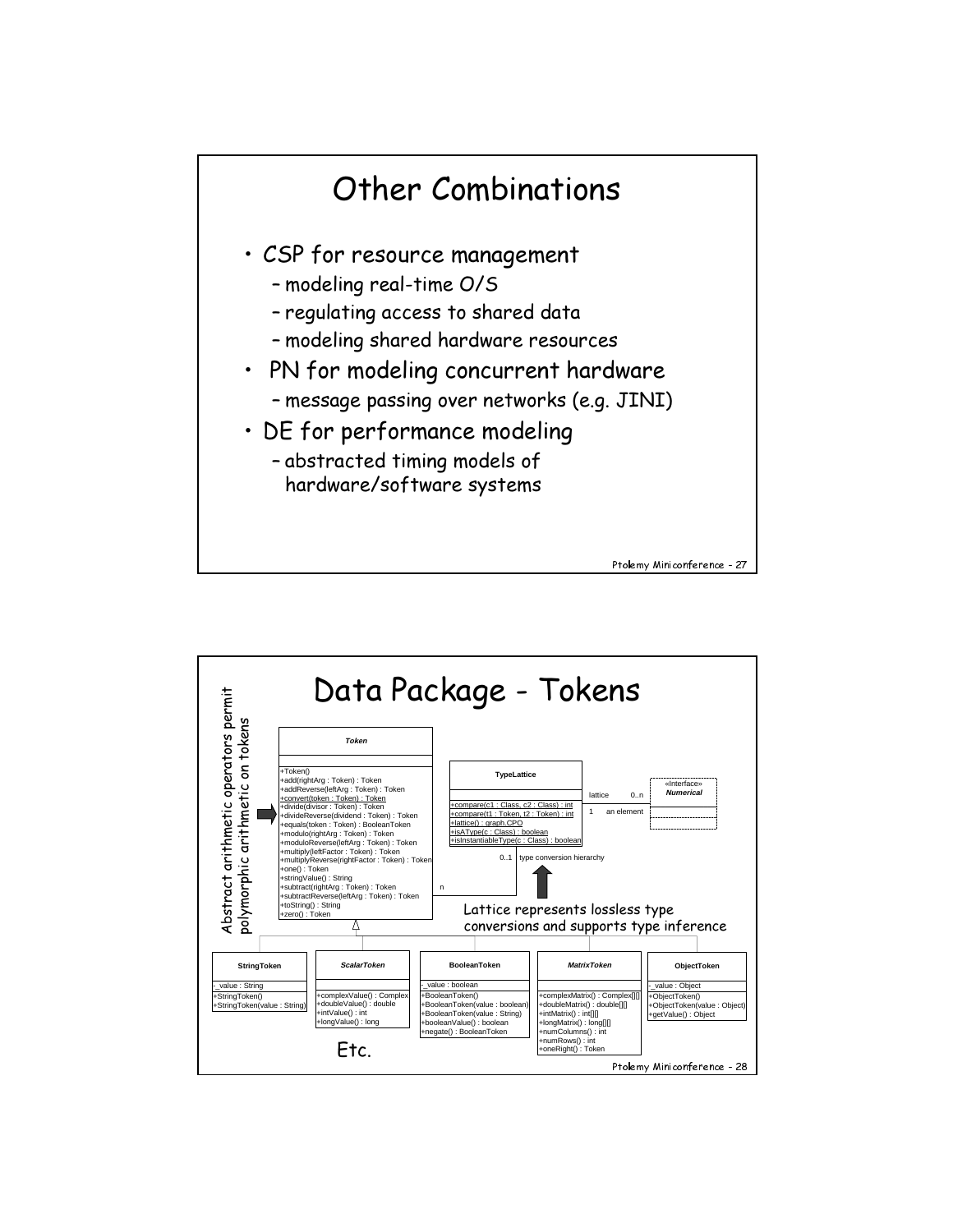